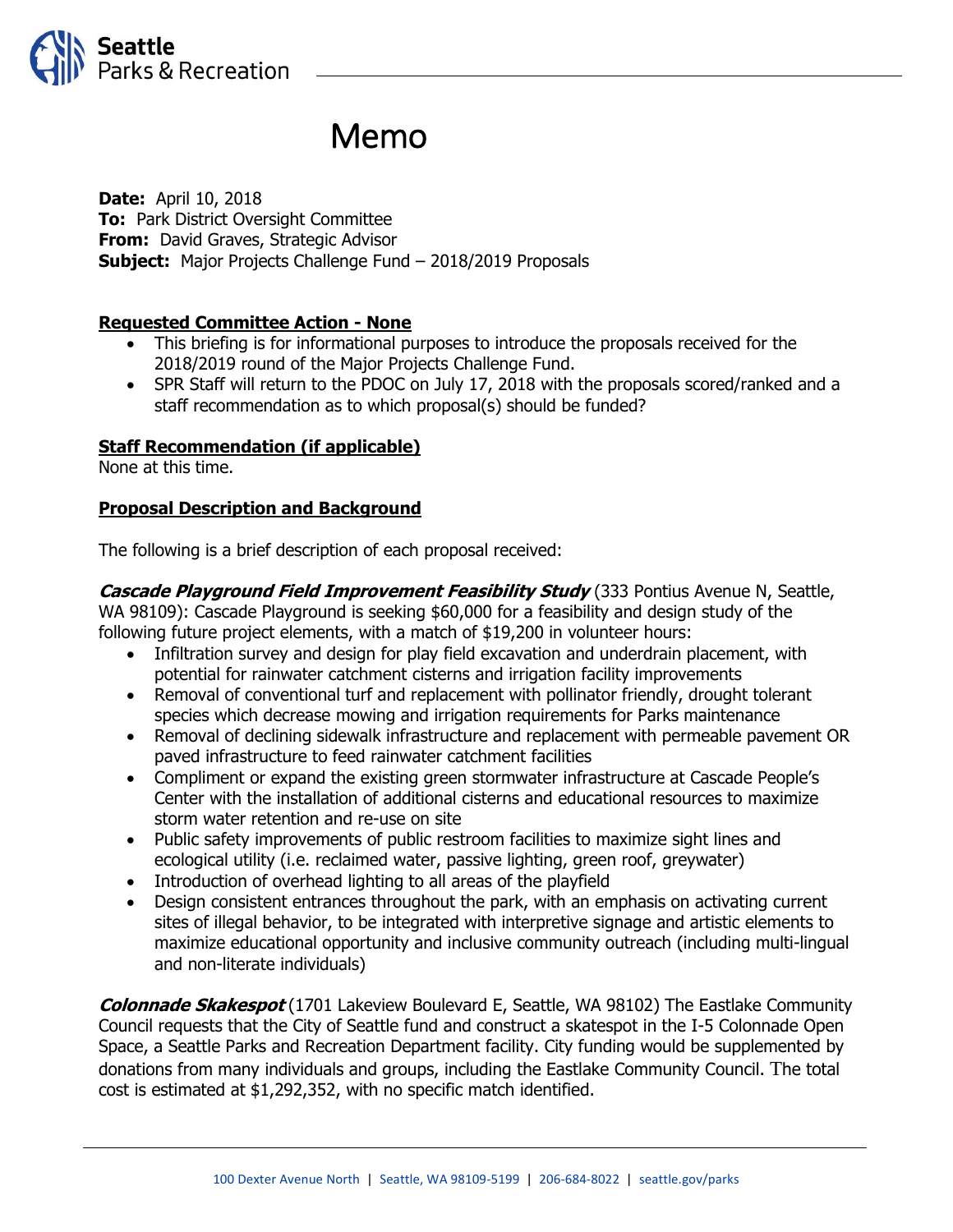**Electric Vehicle Charging Stations** (City-wide): SEVA, the community organization in support of education and outreach to Seattle Electric Vehicle owners and driver's, offers this proposal for an expansion/upgrade of SPR electrical facilities at community centers and several high need parks on SPR properties. More specifically, the request is to create a collaborative process to choose 12- 15 geographically diverse SPR property and/or SPR owned facilities to install 2 Dual Port L2 (240V) charging units for public use. Include an educational component at each site, either class or education materials dependent on the site. Total project cost depends on the number of sites chosen (up to \$200K per site), with no specific match identified.

**Green Lake Small Craft Center Redevelopment** (5900 West Green Lake Way N, Seattle, WA 98103): A pre-design/feasibility study was funded through the MPCF in 2016/2017. The Green Lake Rowing Advisory Council, the Friends of Green Lake Crew and the Seattle Canoe and Kayak Club have submitted a new application for funding from the Major Projects Challenge Fund to cover the design, permitting and redevelopment of the Small Craft Center as a new Green Lake Community Boathouse. Total project cost is estimated to be \$6.0-\$6.5M; the requested amount is \$2.925M with a match of \$2.925M in a mixture of private fund raising, foundation donations and state grants.

**Magnuson Park Building 2 Improvements** (7400 Sand Point Way NE, Seattle, WA 98115): The Magnuson Park Center for Excellence (MPCE) seeks a public-private partnership with the Major Projects Challenge Fund in 2018 to make a significant impact on revitalizing Building 2 at Magnuson Park. Specifically, the MPCE requests \$1,900,000 to refurbish the roof of Building 2. MPCE will provide a 50% match from private donors bringing the total project cost to \$3,800,000. To date, the MPCE has raised more than \$600,000 in cash, pledges, in-kind donations and grants, including more than \$180,000 in cash and pledges from private individuals and organizations. In-kind donations and pledges total more than \$200,000, including design, planning, renovation, and structural analysis consulting from three Seattle-based companies: Clark Barnes, an architectural firm, Venture General Contracting, and Hewitt Architects. In addition, the MPCE was the recipient of \$225,000 in grants from the Perkin Fund. These funds are being used to develop the business and operations plan for the MPCE in Building 2, as well as fundraising and government relations consulting.

**Magnuson Park Pedestrian/Mobility Plan** (7400 Sand Point Way NE, Seattle, WA 98115): This proposal is to hire an Urban Planner, to assess and design the infrastructure improvements needed to make Magnuson Park safe for pedestrians throughout the park. It would aim to connect the entire park into a cohesive whole. The amount requested is \$50,000, with no match identified.

**Magnuson Park Playfield Development** (7400 Sand Point Way NE, Seattle, WA 98115): A feasibility study/cost estimate was funded through the MPCF in 2016/2017. This proposal requests funds to build a lighted, synthetic turf athletic field at Magnuson Park in accordance with the Magnuson Park Wetlands/Habitat and Athletic Fields Master Plan (Magnuson Master Plan). This field is one of the four remaining fields to be constructed as per the Magnuson Master Plan that Seattle City Council approved in 2004 (Ordinance 122318). The Magnuson Park Playfield development project request is for \$3,500,000. The current cost estimate for this synthetic turf field and lighting installation is \$5 million, including project management and contingency costs by Seattle Parks and Recreation. The Magnuson Park Playfield project anticipates achieving a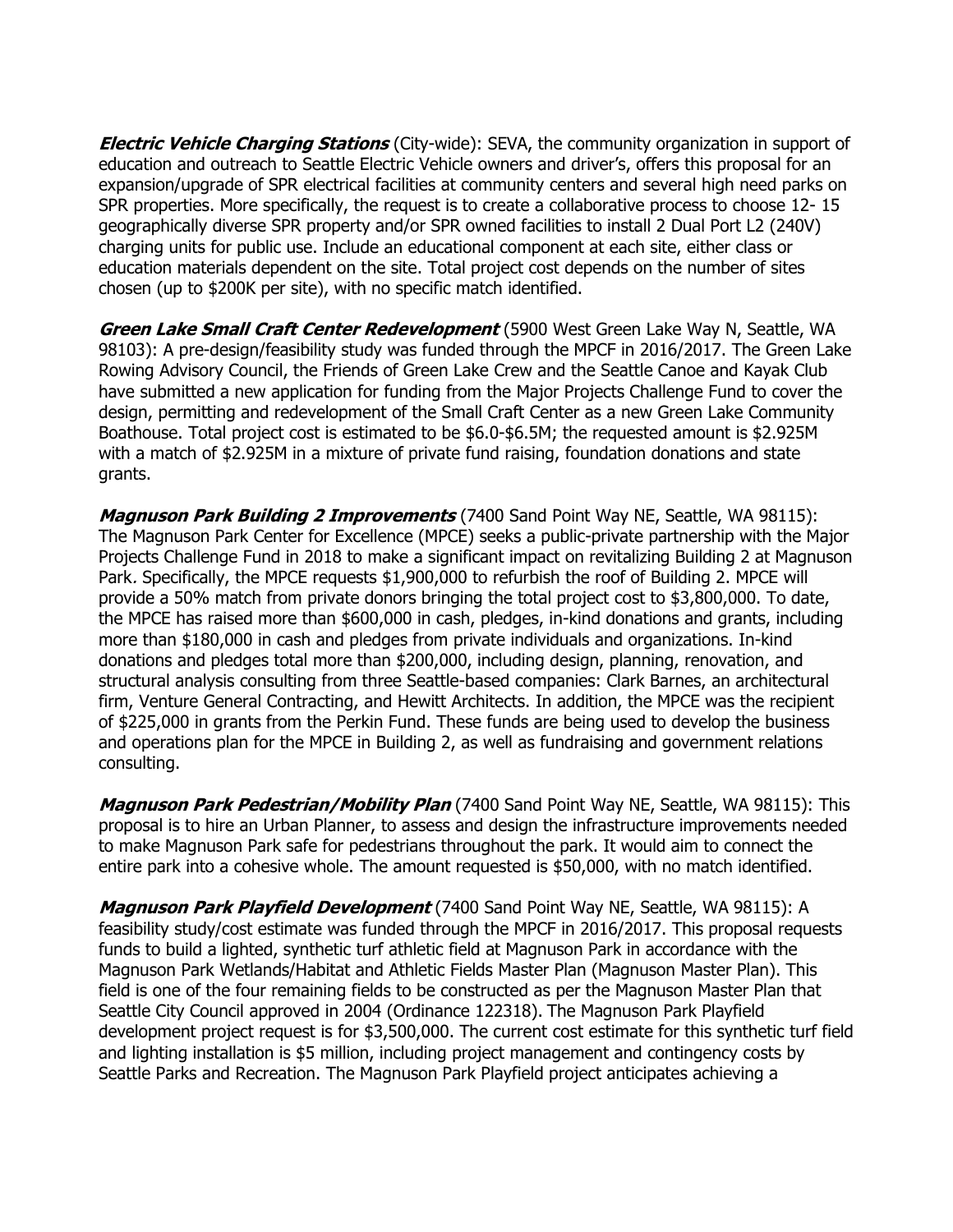\$1,500,000 match of the Challenge Fund (30% of total project cost) through three primary means: community sports league contributions, state and local grants, and additional local fundraising.

**Pritchard Beach Waterfront Activity Center Feasibility Study** (8400 55<sup>th</sup> Avenue S, Seattle, WA 98118): The Rainier Beach Institute (RBI) is applying for \$50,000 to fund planning and design activities as part of the first phase of a public benefit project to create a Waterfront Activities Center at Pritchard Beach. The total budget for Phase I will be \$67,000: \$50,000 through the MPCF with a match of (at least) \$17,000 raised by RBI.

**Sail Sand Point Feasibility Study** (7861 62<sup>nd</sup> Avenue NE, Seattle, WA 98115): Sail Sand Point requests \$80,000 (\$50k for a Feasibility Study & \$30K related to a capital campaign) to help with our project of planning and designing for the renovation of the Boathouse, Building 31, on the northwest edge of Warren G. Magnuson Park. No match is provided although Sail Sand Point has already received  $\sim$ 100 hours of in-kind donation from marine surveyors, architects and engineers, valued at \$10,000, and has invested \$73,837 to abate the lead paint in the boathouse, re-paint the North section and replace the bird netting. This initial phase of the project will include a feasibility study for the proposed renovations, a complete structural survey of the existing building, pricing estimates and timelines for all components of the renovations, as well as the start of a capital campaign to ensure Sail Sand Point can raise the funds necessary for bringing the renovation to completion. At the time of the renovation Sail Sand Point will seek to improve the boathouse beyond its original purpose while maintaining the historic value of the building so that it may serve more people in the future. Those improvements will include easier access, more classroom space and additional lockers allowing for increased public use and expansion of our existing programming.

**Seward Park Clay Studio Feasibility Study** (5900 Lake Washington Boulevard S, Seattle, WA 98118): The Seward Park Clay Studio Board of Directors is asking for \$50,000 for planning and predesign work to help get the project ready to apply for the larger construction project.

**South Park Community Center Playfield Improvements** (738 S Sullivan Street, Seattle, WA 98108): The South Park Green Space Steering Committee works to improve open space in South Park and requests that Challenge Funds be allocated for remaining design and construction for the proposed improvements for the South Park Community Center developed in 2018. The proposed improvements include:

- Athletic Field A 210' x 330' synthetic turf field centrally located on the site and designed to accommodate a full-size soccer field and softball field with field lighting and fencing at varying heights;
- Sport Court Two multi-use sport courts sized for professional basketball and pickleball;
- Two Playgrounds & Spray Park– Located on the east edge of the site (away from the highway) one playground for 2-5 years old and the other for 5-12 years old. Each includes resilient surfacing for fall protection, a play structure and age-appropriate swing set with a small plaza for families to sit while viewing the playgrounds and athletic field. The spray park will provide all ages seasonal water play;
- Air quality buffer A thickened vegetated edge comprised of evergreen and deciduous plants that will function, root and branches, as a living filter to ameliorate elevated levels of air particulate matter and noise from SR-99;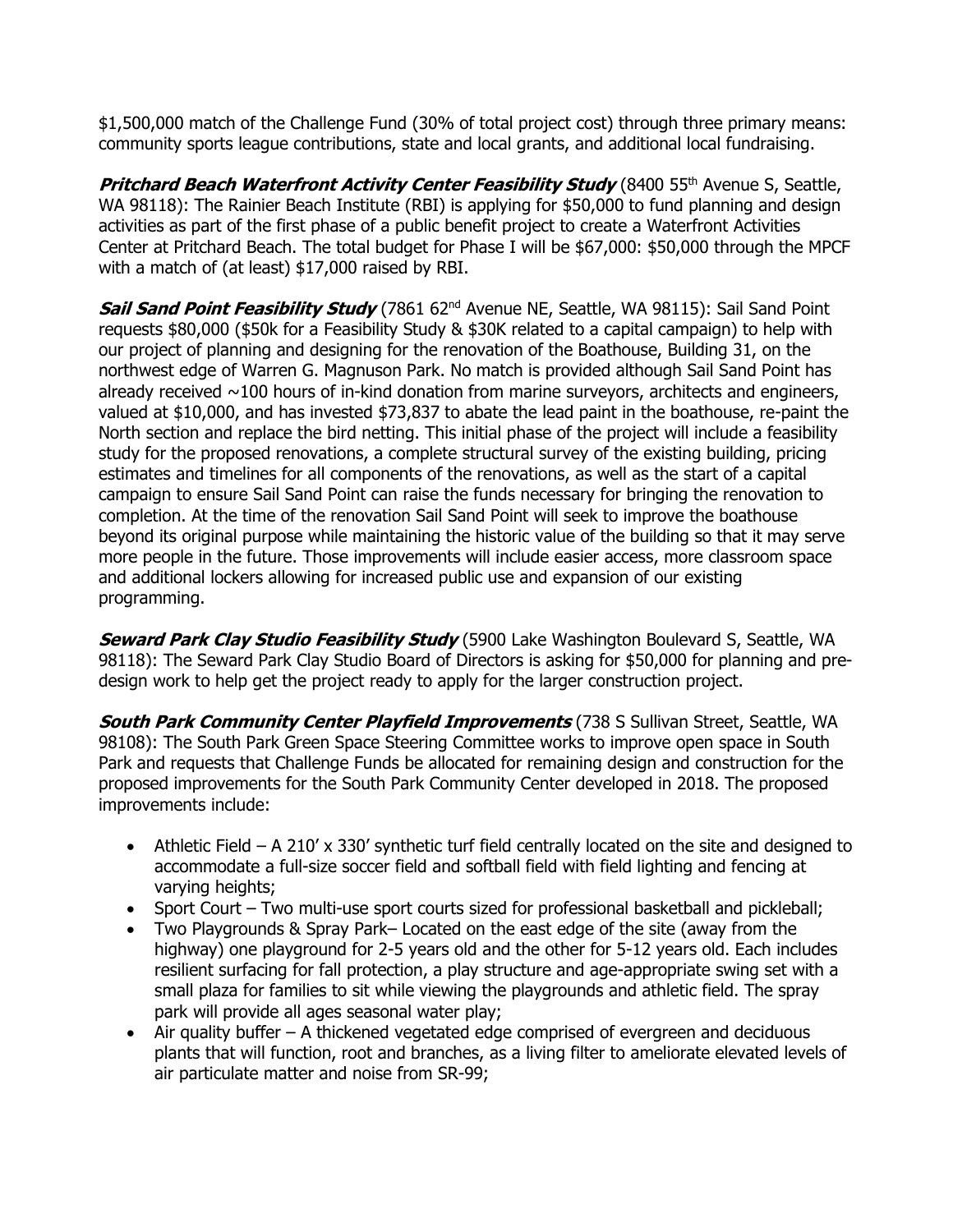- Walking loop and adult fitness zone Along the perimeter of the park, a half-mile walking loop that varies in width from 6ft. to 10 ft. along its course to allow for two people to walk side-by-side with pedestrian-scale lighting with fitness equipment that will be determined through further outreach; and,
- A placeholder for a future off-leash dog area.

Total project costs are estimated to be \$9,749,174; the South Park Green Space Steering Committee is requesting \$4,119,174 from the MPCF. Seattle Academy of Arts and Sciences (SAAS) has received approval from Seattle Department of Parks and Recreation (SPR) to negotiate a Memorandum of Agreement (MOA) which will result in SAAS funding the redevelopment of the current grass field with a cost of approximately \$4M. The field redevelopment, pending an executed MOA between SAAS and SPR, will function as match for the Challenge Fund. The remaining match would come from additional fund raising and grant(s).

**Former Delridge Community Center Improvements** (4555 Delridge Way SW, Seattle, WA 98106): The Southwest Youth and Family Services (SWYFS) proposes to upgrade and expand their Seattle Parks and Recreation-owned facility, the former Delridge Community Center. The total project cost is estimated to be \$2,393,731. SWYFS proposes a match of \$726,840 and requests \$1,666,891 from the MPCF.

Volunteer Park Amphitheater (1247 15<sup>th</sup> Avenue E, Seattle, WA 98112): Volunteer Park Trust is requesting \$900,000 in funding from the MPCF to replace the current failing amphitheater in Volunteer Park with a modern structure that meets community needs for a versatile outdoor performance space; enhances the historic Olmsted landscape; improves the quality of space for daily park users; broadens performance diversity; provides full ADA compliance; improves acoustics, noise control, safety, and access; and reduces net maintenance and operating costs for the facility. Total construction costs for this project are estimated at \$2,700,000. The proposed match totals \$1,050,000 through a combination of fund raising and grant(s).

## **Public Involvement Process**

SPR staff used a variety of media to get the word out about the 2018/2019 round of the Major Projects Challenge Fund. Staff was available and had many individual conversations and meetings with potential proposers. Information was also distributed at a variety of public meetings. A more complete list of public involvement strategies and approaches is being prepared and will be presented to the PDOC in July along with the staff recommendation.

#### **Issues**

None at this time.

## **Environmental Sustainability**

This will be noted as part of the staff recommendation in July.

## **Budget**

Preliminary project proposal budget amounts are noted above.

#### **Schedule**

- SPR Staff will present the staff recommendation to the PDOC on July 17, 2018
- Currently, the 13 submitted proposals are being reviewed by SPR staff.